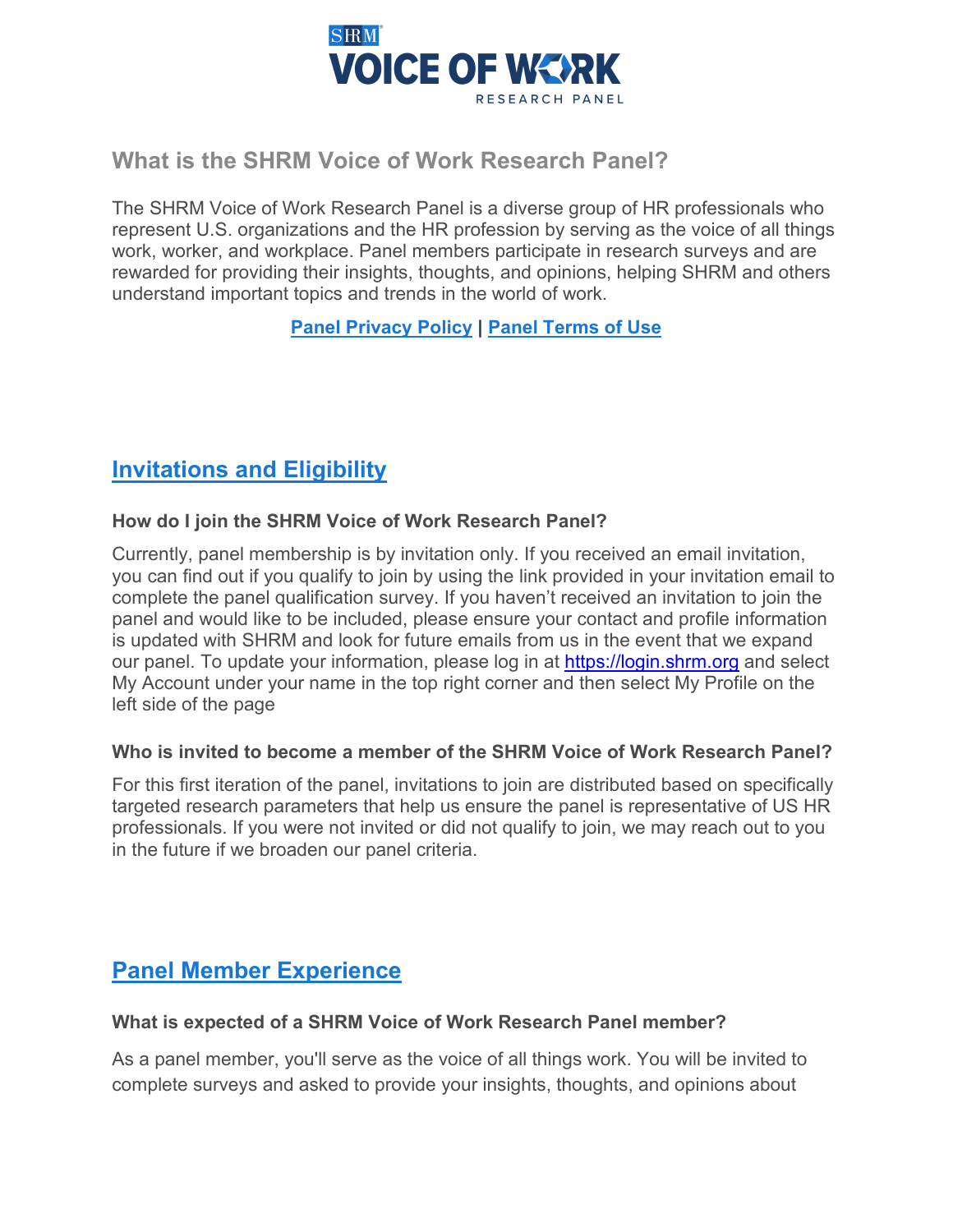relevant and timely work and employment topics on a regular basis. Occasionally, you may be invited to participate in additional activities, such as focus groups.

- For most surveys you complete, you will earn credits toward a gift card of your choosing. Those credits will be distributed once per quarter (four times per year) in the amount of credits you accumulated. For example, if you complete 15 surveys each worth a \$2 credit in Q2 of the year, you will receive a \$30 gift card at the end of June. Please allow 2-3 additional weeks for processing.
- Each survey will offer different incentives. We will notify you in each invitation email what incentive is offered for that survey. You can always choose whether or not to participate. The more surveys you complete, the more rewards you'll earn.
- For the panelists that are SHRM certified, you will also earn 2 PDCs yearly for joining the panel and may earn additional PDCs by completing certain surveys. Surveys that are PDC eligible will be clearly communicated to you in the survey invitation.
- Your participation is voluntary you choose whether or not to participate in each survey you receive.
- You may ask to be removed from the invitation list for the SHRM Voice of Work Research Panel at any time.
- Your participation in the SHRM Voice of Work Research Panel does not impact your SHRM membership.

#### **What are SHRM Voice of Work Research Panel surveys about?**

The surveys you'll receive will cover a variety of topics facing workers, HR professionals, and organizations in the world of work. Examples of past SHRM research survey topics include the benefits and challenges of utilizing external workers, understanding workplace ageism and the multi-generational workforce, addressing and closing the growing skills gap in the U.S. workforce, creating and maintaining an inclusive workplace for people with disabilities, organizational policies and practices related to paid family leave, and more.

## **How much time does it take to complete SHRM Voice of Work Research Panel surveys?**

Generally, the surveys you'll receive will take between 5 and 15 minutes to complete. The length of each survey will depend on the topic we're asking you about. We'll let you know how much time you can expect a survey to take before you begin a survey.

#### **How many survey invitations can I expect to receive?**

The number of survey invitations you will receive will vary based on our research needs. However, YOU choose whether or not to complete each survey you receive.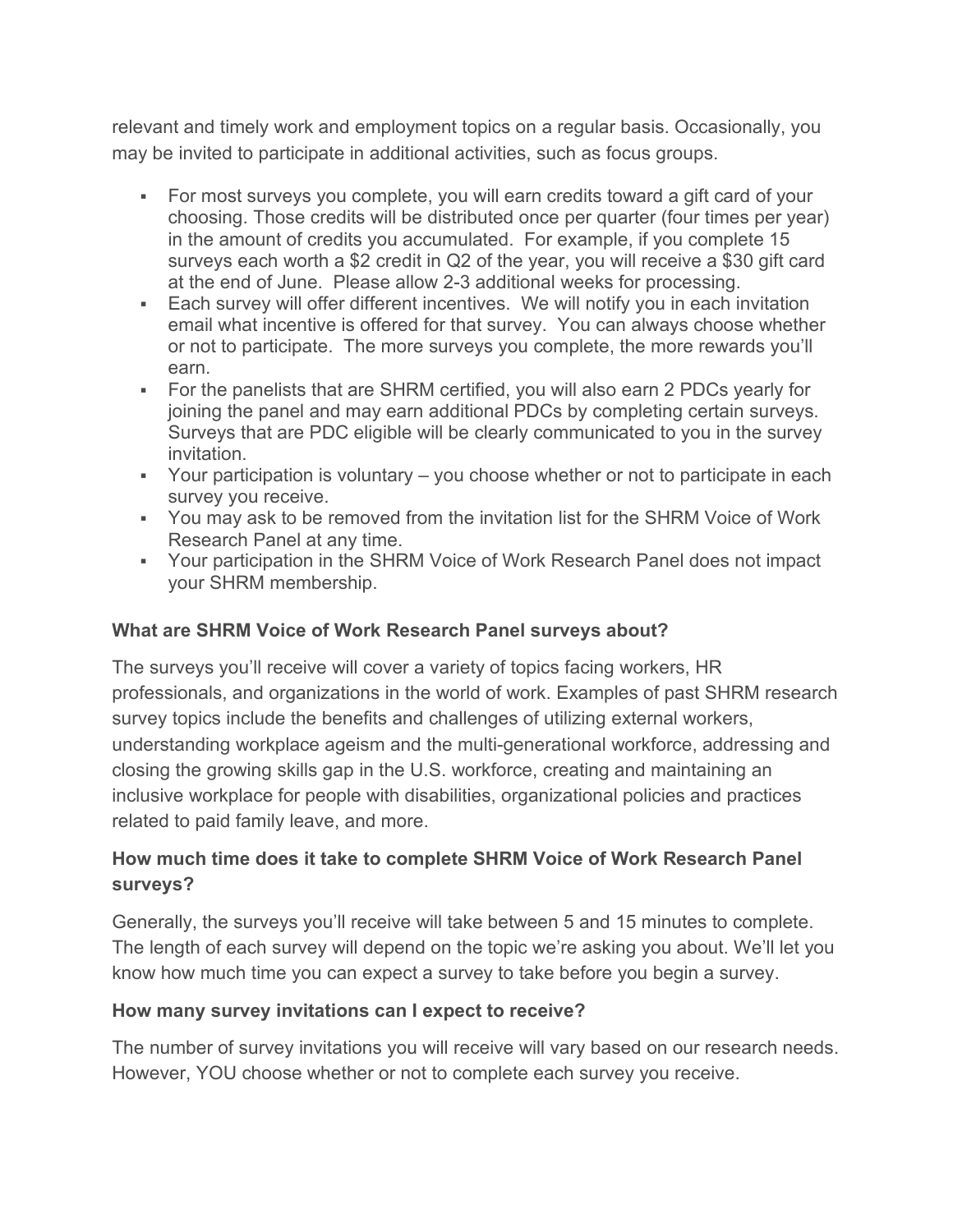#### **Do I have to take all of the surveys I am invited to complete?**

No, your level of commitment is entirely up to you. We value your participation; however, we understand that you may not always be available to complete the surveys to which you are invited. Participation is voluntary, and whether you participate will not affect your SHRM membership.

#### **Can I complete SHRM Voice of Work Research Panel surveys while at work?**

That's up to you, but we'll strive to keep the surveys short enough to be completed during a break or during non-work hours.

#### **Will I be able to leave the panel if I decide I don't want to participate?**

If you would like to remove yourself from the panel, please email [SHRMvoiceofwork@norc.org](mailto:SHRMvoiceofwork@norc.org) and we will remove your name from the list of contacted panelists within one month.

#### **Who is NORC at the University of Chicago?**

NORC is a premier research institution that has been conducting impactful research for over 80 years*.* SHRM is partnering with NORC at the University of Chicago and is SHRM's trusted data collection partner. The surveys you complete will be hosted on NORC's platform and will come from **[shrmvoiceofwork@norc.org](mailto:shrmvoiceofwork@norc.org)**.

# **[Rewards for Participation](https://www.shrm.org/hr-today/trends-and-forecasting/research-and-surveys/Pages/SHRM%20Research%20Panel.aspx)**

#### **What do I get for completing SHRM Voice of Work Research Panel surveys?**

You will get credits for most surveys you complete, which will be distributed quarterly in the form of a gift card (for example Amazon, Walmart, Apple and more) of your choosing. You'll earn more rewards for longer surveys. Also, the more surveys you complete, the more rewards you'll earn. If you currently hold a SHRM-CP or SHRM-SCP, you will also be eligible to earn 2 PDCs yearly for joining the panel and can earn additional PDCs by participating in certain panel surveys.

#### **How many Professional Development Credits (PDCs) will I earn for participating in panel surveys?**

• If you currently hold a SHRM-CP or SHRM-SCP, you will also be eligible to earn 2 PDCs yearly for joining the panel and can earn additional PDCs by participating in certain panel surveys. Although not every survey may be eligible for PDCs, we'll let you know how many PDCs you can expect to earn in the survey invitation you receive. SHRM Research will send PDC information to participants by email after the survey has completely closed.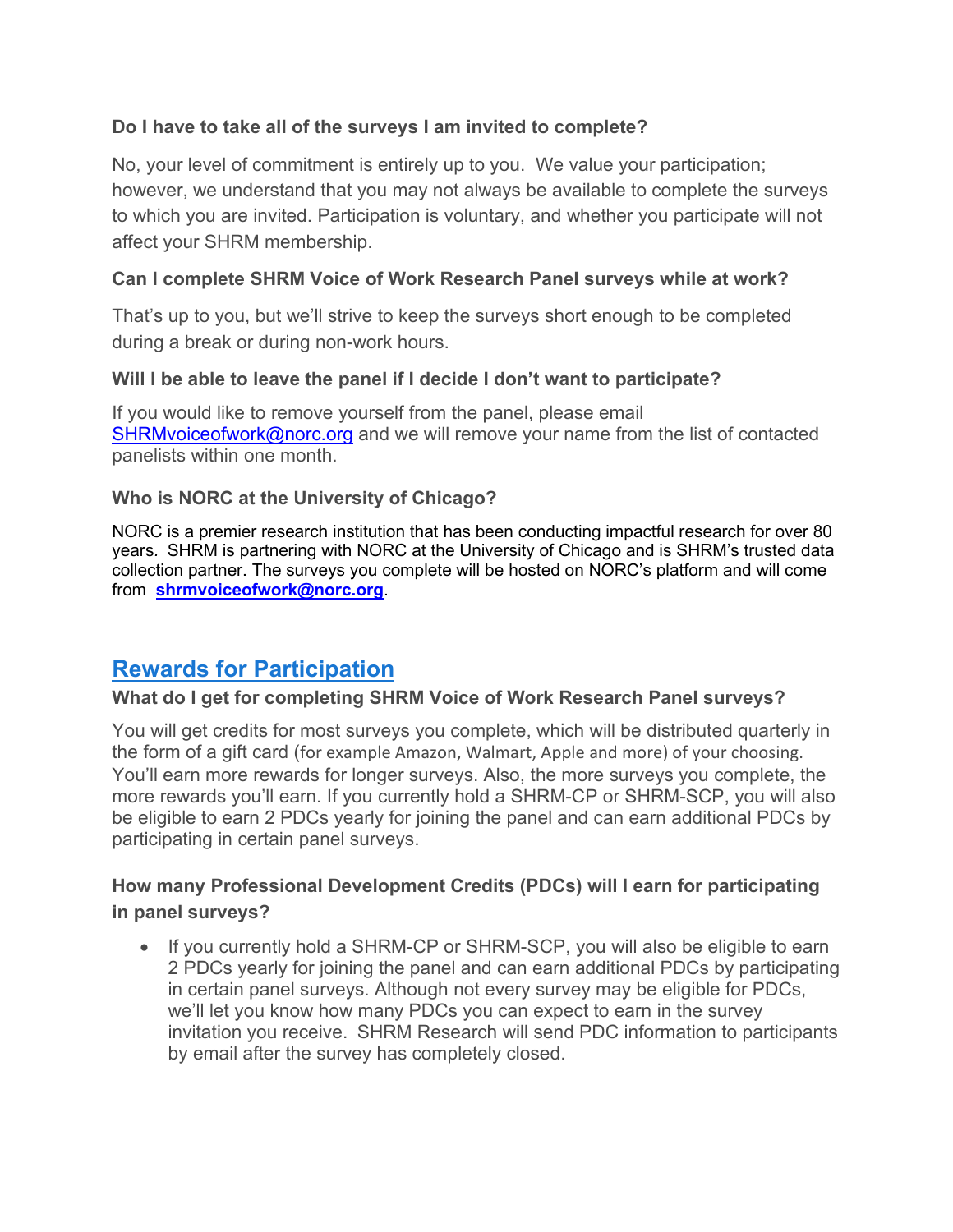# **[Data Confidentiality](https://www.shrm.org/hr-today/trends-and-forecasting/research-and-surveys/Pages/SHRM%20Research%20Panel.aspx)**

### **How will you protect my privacy? Will you keep my information and survey answers confidential? How will you use or share the survey results?**

Your privacy is very important to us. We protect the confidentiality of all panel members in the following ways:

- Only the researchers who are conducting the panel surveys will have access to your personal contact information and survey responses, so your information and answers are always confidential.
- We will report the results of each survey in summary form only; we protect your privacy by grouping your opinions with those of other SHRM Voice of Work Research Panelists.
- We will only use your contact information for panel-related purposes, such as to send you survey invitations and panel communications; we do not share your contact information except to send you your rewards via gift card of your choice.

#### **What information will you need to know about me personally?**

We will ask for your contact information, your job title and responsibilities as a human resource professional, the type and size of company for which you work, and/or other relevant information related to the research. We ask you for this information so that we can examine and understand important research trends and patterns. The information you provide is confidential, and your responses will be combined with those of others like you so that we can report findings by groups. For example, we might compare responses about workforce issues from HR professionals at small companies and large companies; manufacturing and food service industries; by HR tenure, among others.

#### **Can I see the results of the surveys in which I participated?**

Periodically, we will send out panel newsletters that share interesting and relevant findings from research surveys you may have participated in. Although some of the research will be proprietary and not meant for public distribution, when we can share the results, panelists may occasionally get sneak peeks or access to research findings before anyone else! Also, you can always explore SHRM's most recent research findings by visiting [shrm.org/research.](http://shrm.org/research)

## **[Panel Member Support](https://www.shrm.org/hr-today/trends-and-forecasting/research-and-surveys/Pages/SHRM%20Research%20Panel.aspx)**

**Who can I ask if I have questions about joining the panel?**